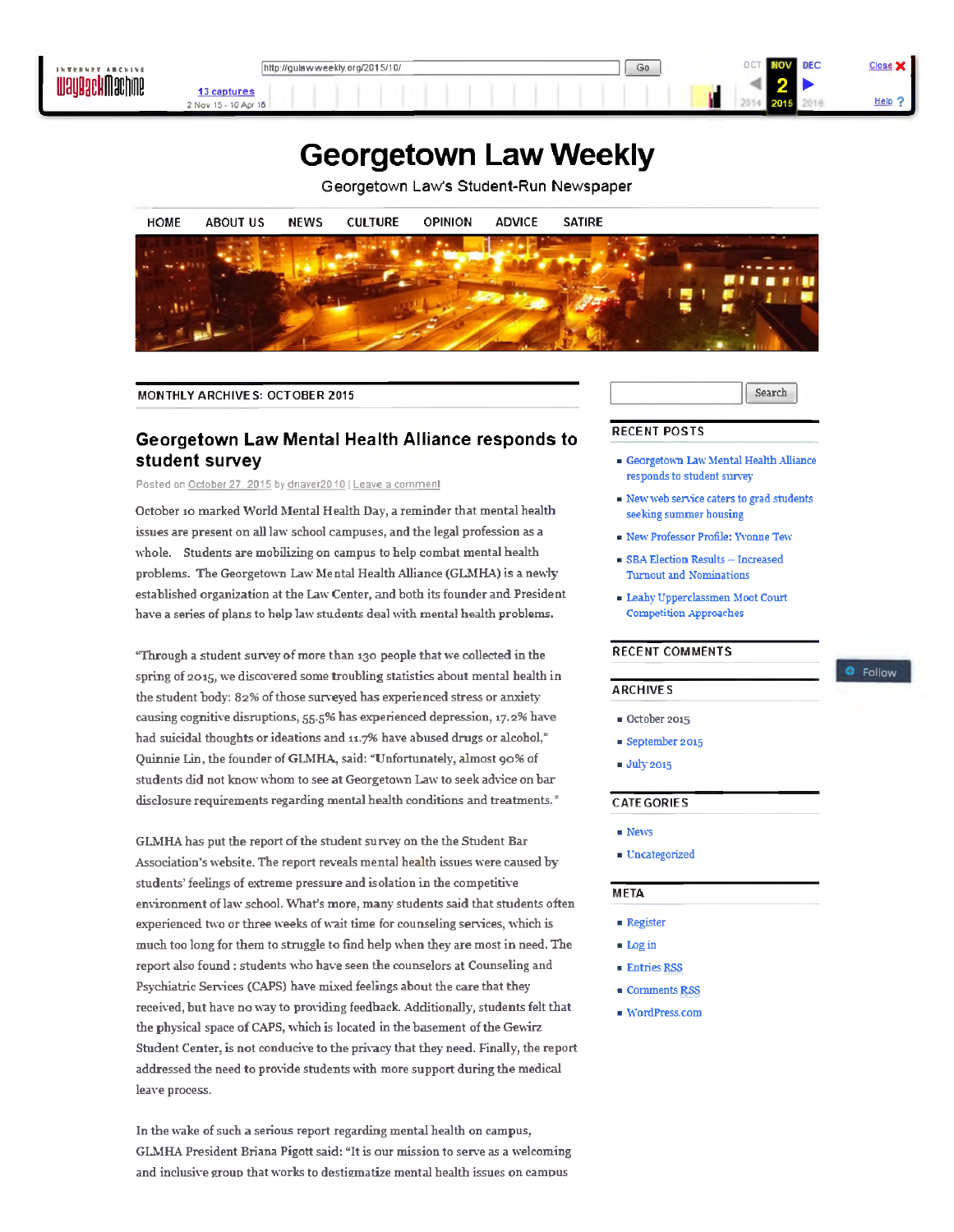and encourage those who are suffering to seek the resources they need. GLM HA seeks to create a community of law students who provide support to one another and work with the administration to improve the mental health resources available to students at Georgetown Law." Recently, GLMHA planned to hold a dialogue about the unique challenges presented by the competitive law school environment and come up concrete solutions in order to help students thrive.

Starting conversations to give all students a platform to learn and share their experiences with respect to mental health issues is one of their most important plans. GLMHA also offers an informal support network, with the goal of creating a stronger community and servingas a reference to mental health resources. Lin added another goal: " [T]o continue working with the administration to achieve the recommendations that we outlined in the report, such hiring a new therapist, training faculty and administrators to be more sensitive to mental health issues, creating a better physical space for CAPS and taking a closer look at the medical leave process is also significant.".

The GLMHA will hold an event with members of the DC Bar's Lawyer Assistance Program in November..

Finally, if believe you are suffering from mental illness, do not hesitate to reach out to GLMHA at glmentalhealthalliance@gmail.com.

By Zhen Liu

Posted in News **Leave a comment** Tagged mental health, news

## **New web service caters to grad students seeking summer housing**

Posted on October 12. 2015 by dnaver2010 | Leave a comment



Harvard - Georgetown - Sotheby's - Yale - Columbia - Sciences Po - Deloitte - Sullivan & Cromwell - NYU - And More

Georgetown Law students have a new way to find housing for their summer jobs, courtesy of their classmates.

The new web service, called Roamer, facilitates an online marketplace for students seeking short-term summer housing during their summer jobs and internships, a process that was formerly chaotic and informal.

Roamer was created by Alexander Galicki and Kentaro Murase (L'15) during their time at Georgetown Law, their business a product of StartUpHoyas 1 1 .1 **1. •** *n* **1 •** $\mathbf{r}$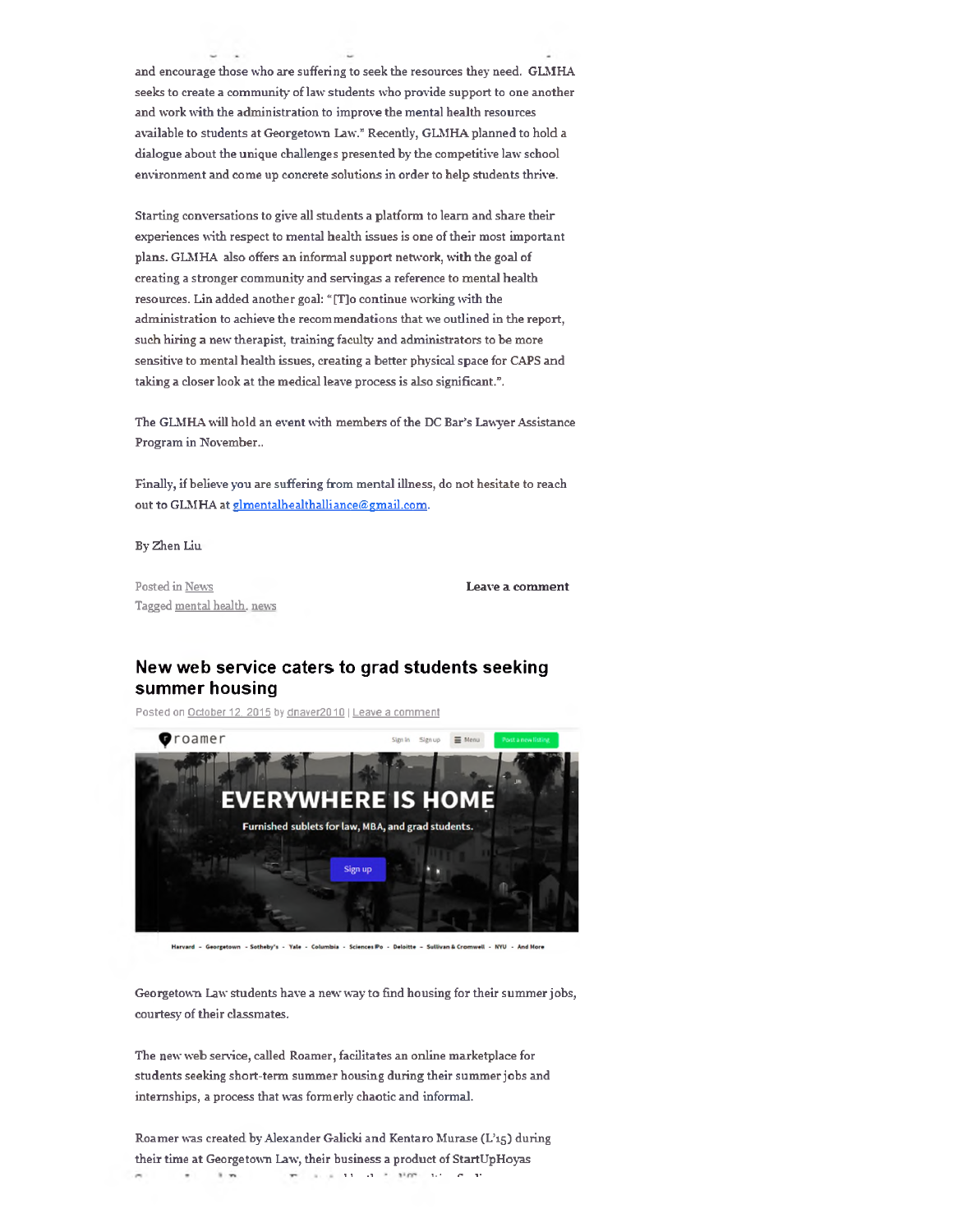summer Launcn Program. Frustrated by their difficulties nnoing summer housing during law school, Galicki and Murase decided to be the solution to the problem, instead of just complaining about it. They came up with an idea and found a program to get started with.

StartupHoyas is a program open to any Georgteown undergraduate or grad school student. According to Galicki, most of the other participants in the program were McDonough Business School students, although they were not the only law students there. Galicki said that he was inspired by PayPal co-founder and Stanford Law alumnus Peter Thiel, as well as Georgetown Law alumnus Chris Sacca, who have been key investors in some of today's most important tech startups like Airbnb and Uber.

One benefit of the StartupHoyas program, according to Galicki, was the influence that other class participants had on Roamer and its business plan. Developing their business am ong a group of like-minded entrepreneurs challenged Galicki and Murase to think to the future.

Galicki and Murase were undaunted by their lack of technical knowledge. In fact, Roamer was easy to develop for them - the software was adapted from a service that allows the creation of online storefronts. At present, the website only accepts registrants with .edu or corporate email addresses. Markets currently served include major legal markets including New York, Los Angeles, Chicago, San Francisco, Boston, Austin and, of course, Washington. Users can sort listings by price, size, and date.

The listings appear similar to the postings that many Georgetown students are accustomed to seeing on their Facebook feeds, but with Roamer, they are presented in a way which allows buyers to parse through dozens of options quickly. On the more organized Roamer, listings are accompanied by more in depth testimonials, photographs, and location and timing information.

Initially, the developers believed that creating the website would be more difficult than maintaining it. However, in practice, they have found the opposite to be true. "We thought that once the website was created, people would just come. But even if you have a good concept that people would want to use, you have to spread the word through marketing and advertising." Galicki said.

Currently, Roamer's developers are working on a second prototype, building on feedback that they have received over the last six months. Roamer is also looking to continue its trend of expansion.

Roamer is available at http://www.roamer.io.

Tagged news

Posted in News **Leave a comment** 

## **New Professor Profile: Yvonne Tew**

Posted on October 5. 2015 by rareed1927 | Leave a comment

Professor Tew sits in her new office on the fourth floor of McDonough, only a few picture frames adorning the shelves. The window looks out over the library, inevitably catching some of the 1L students from her Constitutional Law course hustling over to cram in a few hours of work before Bar Review. Tew ponders the  $\mathcal{L}(\mathcal{L}(\mathcal{L}(\mathcal{M}(\mathcal{M}(\mathcal{M}(\mathcal{M}(\mathcal{M}(\mathcal{M}(\mathcal{M}(\mathcal{M}(\mathcal{M}(\mathcal{M}(\mathcal{M}(\mathcal{M}(\mathcal{M}(\mathcal{M}(\mathcal{M}(\mathcal{M}(\mathcal{M}(\mathcal{M}(\mathcal{M}(\mathcal{M}(\mathcal{M}(\mathcal{M}(\mathcal{M}(\mathcal{M}(\mathcal{M}(\mathcal{M}(\mathcal{M}(\mathcal{M}(\mathcal{M}(\mathcal{M}(\mathcal{M}(\mathcal{M}(\mathcal{M}(\mathcal{$ THE R. P. LEWIS CO., LANSING MICH.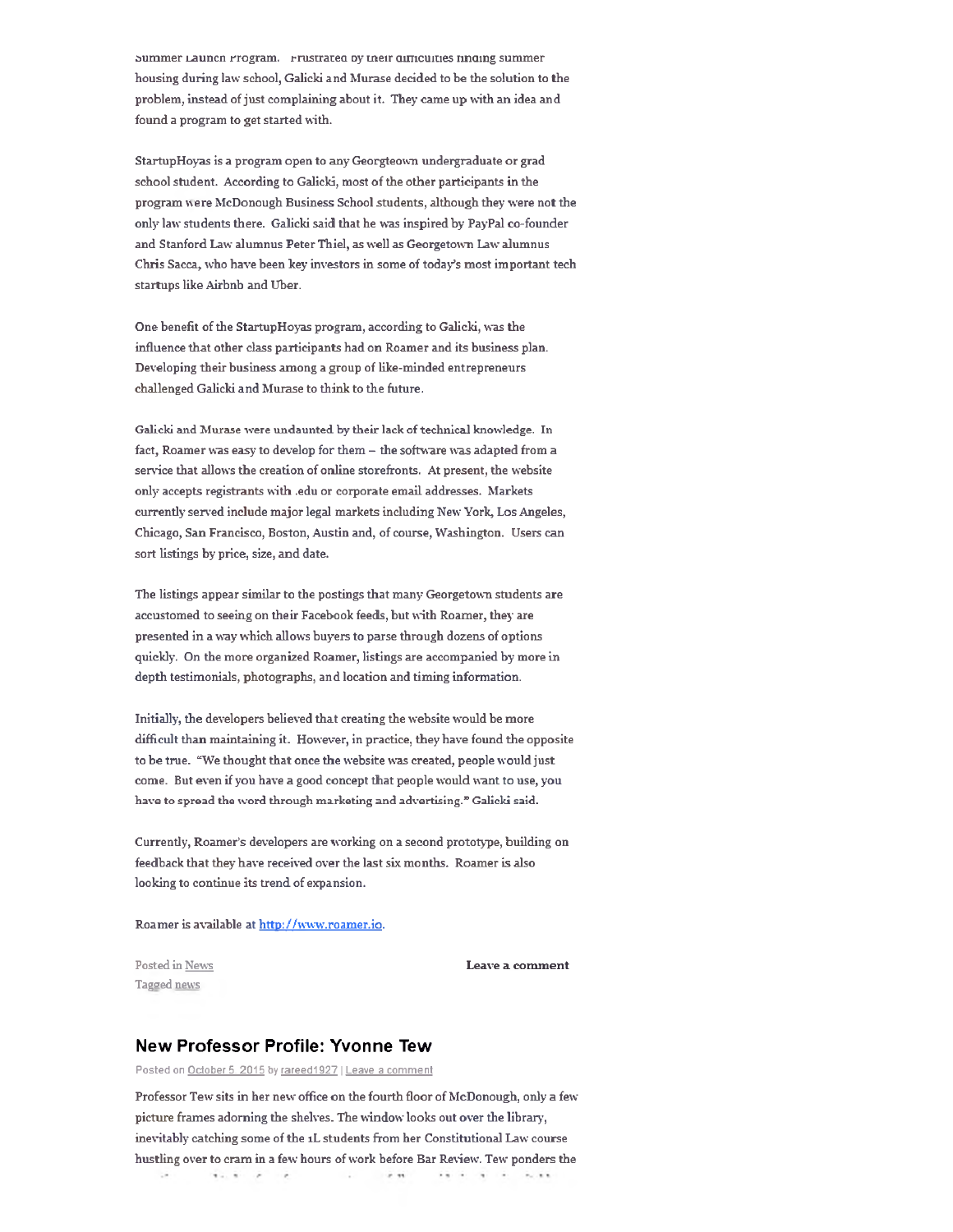question posed to ner tor a tew moments, carefully considering ner inevitably eloquent words.

"It is your first year, it is going to be a lot of work so yeah, work hard. But also, just be open and be curious about this legal world that you are now exploring for the first time. Both in terms of the intellectual curiosity in the classroom, but also on a broader scale." This curiosity, both in regards to the legal profession and also a greater understanding of social and cultural pursuits, is exactly what has allowed Tew to thrive thus far and has created a dynamic professor for Georgetown Law.

### Global Legal Learning:

Professor Tew began her legal studies at University of Cambridge in 2004, where she received an undergraduate degree in Law. After winning a scholarship awarded to the top two final-year law graduates from the University of Cambridge adm itted to Harvard Law, Tew continued her legal education in another Cambridge, this time in Massachusetts. Tew joined the L.L.M. program at Harvard Law in 2007, an environment that she thrived in.

"It was really exciting for me to be able to do all of these courses from a U.S. perspective. I did constitutional law, I did sex equality with Catharine MacKinnon, I also cross-registered with the Harvard Kennedy School of Government which was a fascinating interdisciplinary approach that I did less of during my Law degree at Cambridge." Tew raved about the experience of being able to study a broad range of issues, something she noted partly fueled her interest in legal academia and law teaching.

Professor Tew followed a growing interest in comparative constitutional law back to University of Cambridge where she graduated with her Ph.D. in that subject as a Gates Cambridge Scholar. After her Ph.D., Tew decided to return to New York City after her Ph.D. to work as an Associate-in-Law and Lecturerin-Law at Columbia Law School. The current Georgetown professor had already worked as an attache at the Permanent Mission of Malaysia to the United Nations in New York and passed the New York Bar Exam in 2009, allowing herself to become familiar with the city. This two year program, professor Tew noted, was designed for young academics to hone their skills as teachers, researchers, and writers.

After two years at Columbia, Tew moved on to another program less than ten miles away with vastly different goals. "The Hauser Global Fellowship [at NYU Law] is a research fellowship, so you don't have to teach. It was a one year fellowship designed with a global focus. The fellows were from all over the world, which was really fascinating."

Professor Tew's research is heavily focused on constitutional questions in a global sense, with work covering constitutional adjudication in Southeast Asia, forced marriage, as well as an upcoming paper titled Arbitrating God. Tew noted that her ability to switch seamlessly from writing about different political systems derives largely from her diverse educational background.

More to the point, however, it seems that Professor Tew's insatiable curiosity drives the research that she has done. When discussing comparative constitutional law, the relatively reserved Tew can hardly hold back her passion for her work. The excited scholar gleefully described how she came upon the